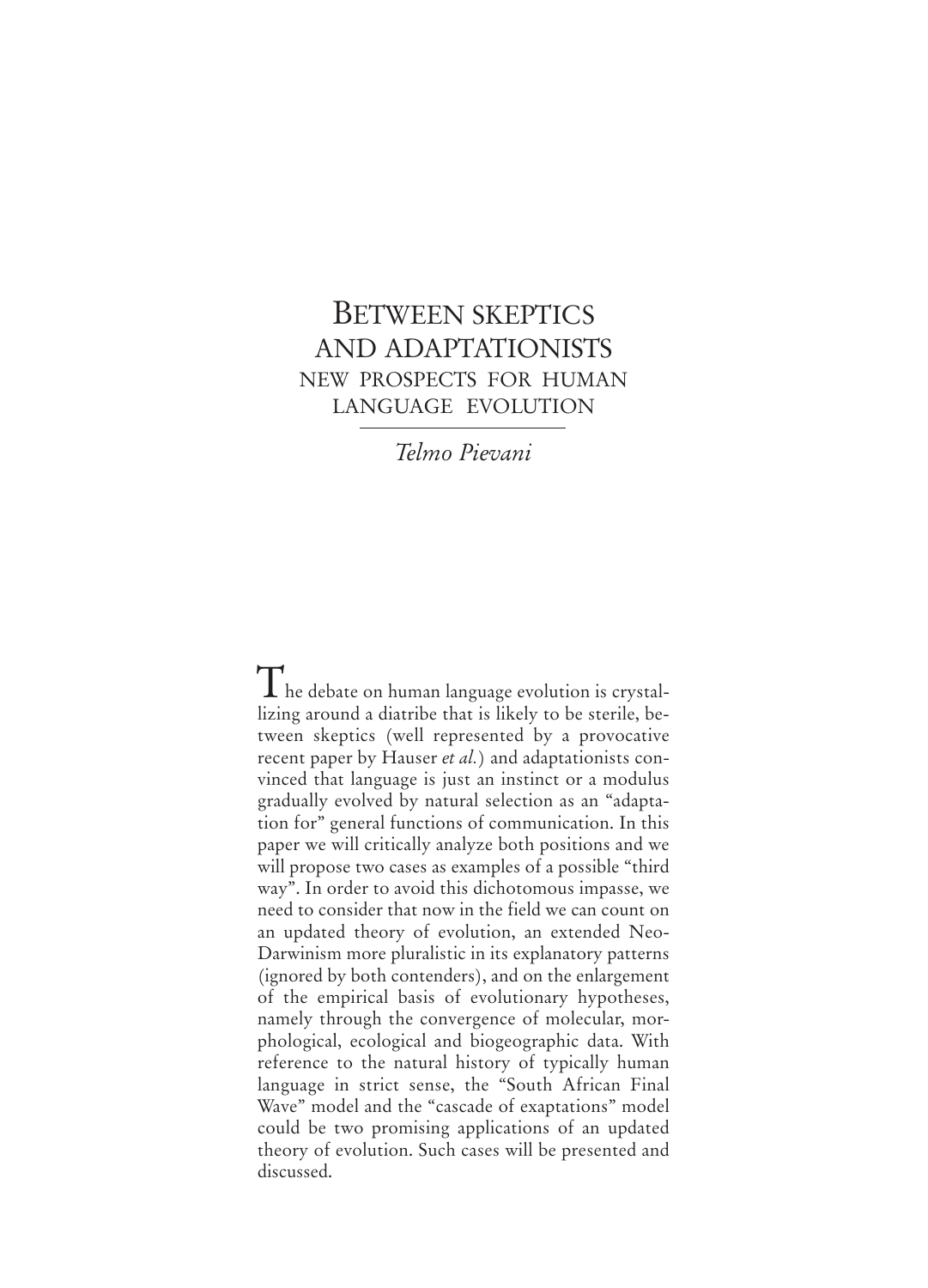### **The mystery of language evolution?**

The debate around the evolution of language has been recently fomented by the chronicle of an alleged failure, titled in a very eloquent way: "The mystery of language evolution"1 . We will focus here on the category of "mystery", frequently adopted for human language in the history of evolutionary thought, but let us share briefly the contents of the paper before discussing them. The heaviest signer is certainly Noam Chomsky, but other very influential authors come together: the great Harvard geneticist Richard Lewontin, linguists Robert Berwick and Jeffrey Watumull, animal communication experts such as Michael J. Ryan and Marc D. Hauser, a well reputed scholar of language learning, Charles Yang, and Ian Tattersall, author of fundamental essays on human evolution. The scientific failure pointed by the article would have been that of those who have competed in the last four decades in any kind of evolutionary hypotheses on human language, but could not fill the gap that separates us from other animals.

"The richness of ideas is accompanied by a poverty of evidence"2 , this is the severe sentence. We do not have explanations of how and why our linguistic computations and representations arose in natural history yet. The alleged poverty of evidence is analytically described in four main areas: 1) studies of communication in nonhuman animals (with no relevant parallels to human linguistic communication and no insights about the underlying biological capacities); 2) paleontological and archaeological evidence (too fragmentary and unable to provide clues about past selective pressures); 3) genetics of language (no connections between genes and linguistic processes will be discovered any time soon); 4) evolutionary mathematic modelling (based on unfounded assumptions and without operational empirical tests).

This view of human linguistic discontinuity is not surprising. In the past of some authors we find some excess of anti-Darwinism, which could led them to exaggerate the pessimism. This is not the only weak point of the article. The harshness of the analysis of anything published so far in the field of language evolution is pivoted by the first signing of Marc Hauser, whose speculations on the natural history of a human universal moral grammar did not always have a happy ending. In some cases, the underestimation of current researches is clearly unfounded: for instance, it is unfair to write that from the paleontological and archaeolo-

<sup>1</sup> HAUSER, M. D. *et al.* The mystery of language evolution. *Frontiers of Psychology*, vol. 5, May 2014, article 401, doi: 10.3389/fpsyg. 2014.00401, 2014

<sup>2</sup> HAUSER M. D. *et al. Op. cit.*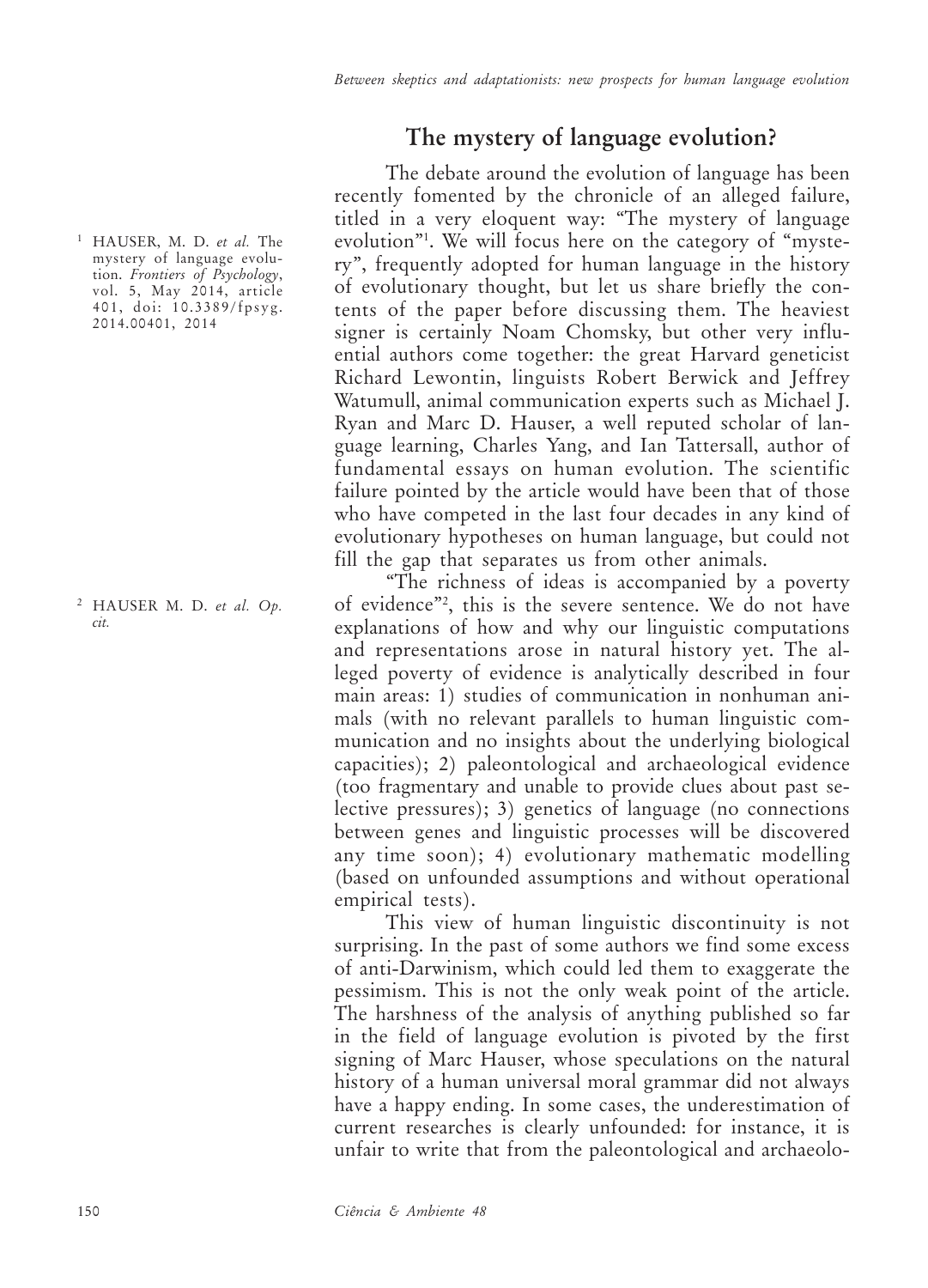<sup>3</sup> D'ERRICO, F. & STRIN-GER, C. Evolution, revolution or saltation scenario for the emergence of modern cultures. *Phil. Trans. Royal Soc.*, 366, p. 1.060-1.069, 2011.

<sup>4</sup> SOMEL, M.; LIU, X. & KHAITOVICH, P. Human brain evolution: transcripts, metabolites and their regulators. *Nature Neuroscience*, 14, p. 112-127, 2013.

gical record is still impossible to deduce information about mental representations, cognitive and computational tasks in our ancestors (belonging to our species or not). The palaeo-neurological studies of human endocasts, the advanced geometric morphometry and the cognitive archeology applied to the patterns of stone tools production are supplying a growing literature related to the evolution of intelligence and language in the *Homo* genus.3 We have archaeological evidence of computational processes (i. e. combinatorial and compositional skills), associated with neurological specificities (i. e. globularity in *Homo sapiens* skulls and evolution of language-related areas), able to support valid hypotheses about, as a case study, the computational differences between *Homo sapiens* and *Homo neanderthalensis*. As for genetics, recently we have seen the first data on the molecular changes that altered neural development and led to the evolution of the peculiar structure of the *Homo sapiens* brain, even after the split from the common ancestor with Neanderthals.4

The main weaknesses of the provocative article are anyway related to the argumentative structure. The initial standard case of túngara frog is too simplistic when compared to the dualistic definition of the human faculty of language "in the narrow sense" (FLN) that comes immediately after (as opposed to the language faculty in the broad sense, FLB). Setting the premises about the "language phenotype" along such a dramatic gulf with anything else in nature, it will seem to anyone that there is an evolutionary ocean in between. The discontinuity between FLN and FLB is strongly rooted in their respective *a priori* definitions. The described vast linguistic differences between birds, nonhuman primates and *Homo sapiens* often appear a matter of degree rather than a qualitative, unbridgeable Rubicon.

The conditions so far tested in nonhuman animals are just necessary but not sufficient for language (FLN sense), Hauser *et al.* say. Though, integrating more and more "necessary conditions" or enabling pre-conditions, we have no theoretical and experimental reasons to suppose that, at some point in the history of hominins, articulated language in modern sense could have evolved. Otherwise we should say, as a logic consequence, that the peculiar evolution of human language, as a qualitative dramatic jump, escapes the normal continuity (although with different rhythms) of any evolutionary process according to the core of the current Neo-Darwinian research programme.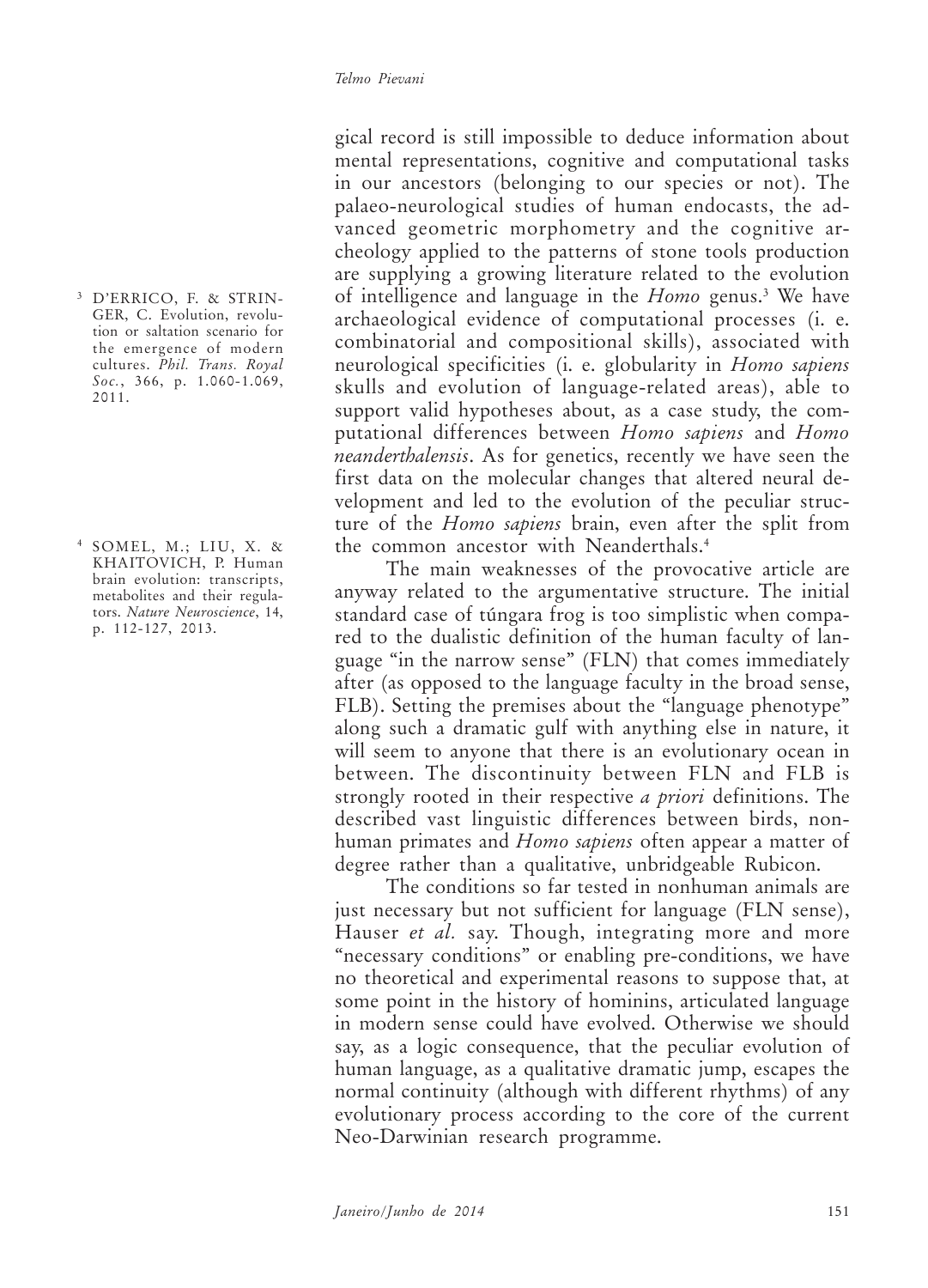- <sup>5</sup> PLOTKIN, H. *Evolution in Mind*: An Introduction to Evolutionary Psychology. London: Allen Lane & Penguin, 1997.
- <sup>6</sup> HAUSER, M. D. *et al. Op. cit.*

<sup>7</sup> LIEBERMAN, D. E. *The Evolution of the Human Head*. Cambridge (MA): Harvard University Press, 2011.

Here we approach the basic fallacy of the paper: its implicit subjection to a polemic target that is an old fashioned view of the theory of evolution, intended as a straw man. The enemy is not mentioned but transpires between the lines for anyone who knows the history of the debate: the strong (and naïve) adaptationism of evolutionary psychology and other approaches.5 Hauser *et al.*<sup>6</sup> consider the language phenotype as a single trait and challenge the functionalistic and gradualistic attempts to reconstruct its evolution. They are right with respect to the straw man they keep in mind, but the actual theory of evolution in the field today is not reducible to that caricature. Two examples of this fallacy follow.

When the "biological capacity for language" is repeatedly distinguished from "its many possible functions" (such as communication and internal thought), Hauser *et al.* should make explicit in which alternative ways it is possible to have the evolution of a complex trait or behaviour without considering just functions and selective pressures. They did not, and in the final suggestions for future researches (confined in just a table) they simply list some faint empirical and methodological possible advancements. Secondly, in a crucial point of the paper we can see directly this polemic bias against enemies not mentioned. Oddly, Hauser *et al.* consider a bankruptcy the discovery of recent evolutionary specificities in *Homo sapiens*: autapomorphic changes in our anatomy (in the shape of the vocal tract in the human head)<sup>7</sup> and autapomorphic changes in our genome (the first alleles associated with speech have been isolated). In other words, we are beginning to know what recently distinguished *Homo sapiens* from other species of the *Homo* genus strictly related phylogenetically to us. This great result is presented as a defeat. But who is to defeat? Just an evolutionary biologist strongly convinced that everything in nature must be explained through a slow, gradual, adaptively fine-tuned process. Why should the understanding of what constitutes the recent uniqueness of our species be evaluated as a negative proof or bad news? Evolution is not necessarily synonymous with exhausting graduality over millions of years.

### **Skeptics VS adaptationists: nothing else?**

Are we doomed to choose between a mysterious mystical discontinuity of the "faculty of language in the narrow sense", in one hand, and a desperately long adaptive evolution whose functional beginnings are already present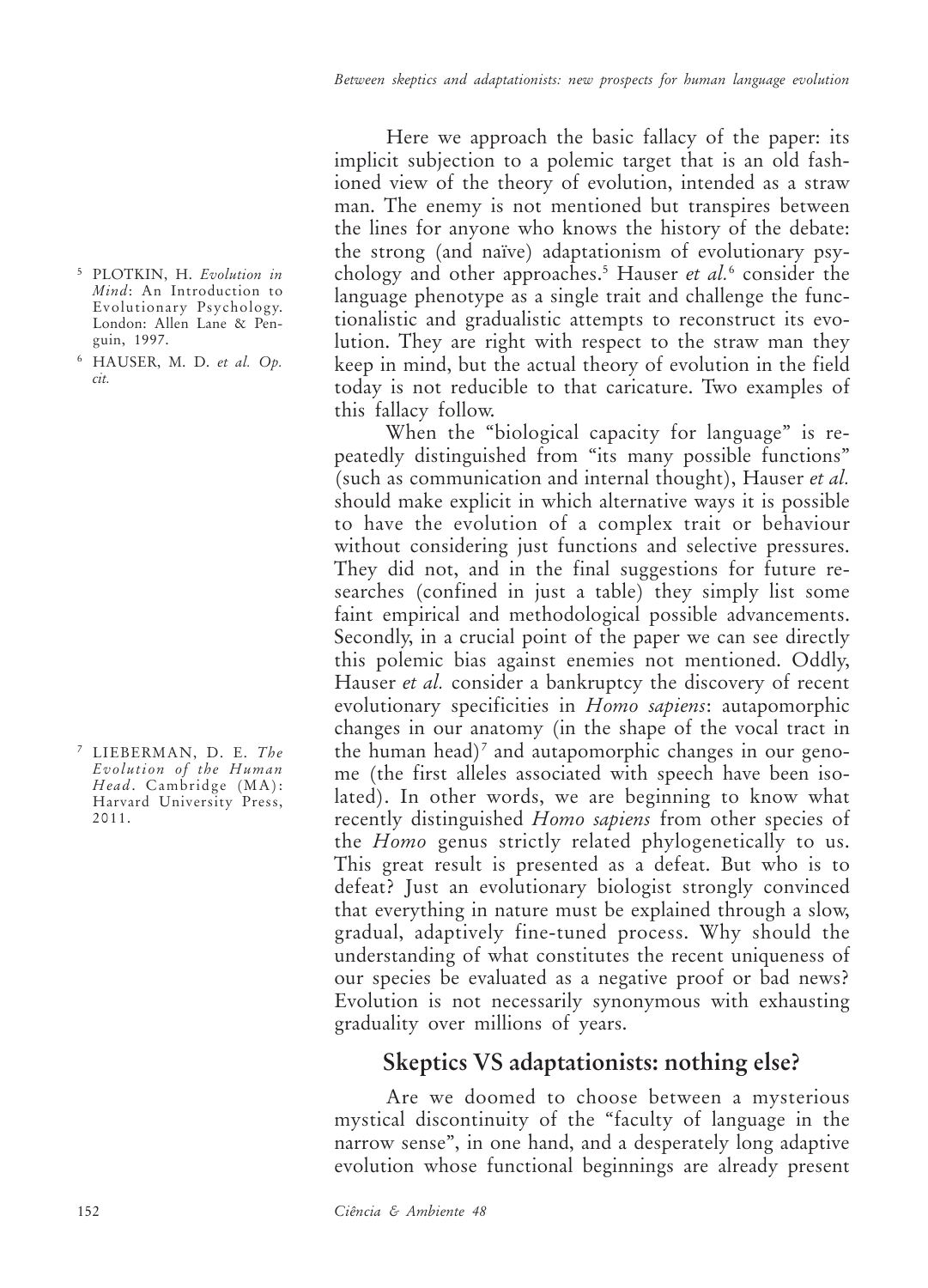in frogs and sparrows? The paper tries to push us to take a position in a dichotomous conflict that does not exist in the facts: to be resigned to the mystery against the old glorious defenders of the orthodoxy. QED, while the *pars construens* of the paper (table 1) is quite nebulous (just a couple of interesting suggestions about neurological studies of animal communication in the wild). As expected, the reactions of the ultra-Darwinians in permanent service will be caustic and unrelated to the contents. Thus a perfect fight for the media is served.

How to escape this dichotomous setting and overcome the impasse? After all, Hauser *et al.*<sup>8</sup> make some good points. Methodologically, it is right to point out that the study of the remote causes of human behaviours should adhere to strict standards of experimental evolutionary biology *per se*, rather than relying on adaptationist "just-so stories" like much of evolutionary psychology (and evolutionary politics, evolutionary economy etc) has done so far (for two very effective and analytic critics of the evolutionary psychology literature: Buller<sup>9</sup> and Richardson<sup>10</sup>). The most advanced comparative studies analyzing the diffusion and history of different traits in primate phylogeny (according to the so-called "tree thinking") which integrate molecular, morphological and biogeographic data show, beyond any doubt, that it is a mistake to consider the adaptive hypotheses as the only plausible ones.<sup>11</sup> Tree thinking is missing in language and human psychology studies, and the authors are right to emphasize it.

Furthermore, we can just appreciate the correction [of direction] in the Chomskyan school. Instead of blaming Darwin himself and improvidently declaring defunct Neo-Darwinism itself (which, in the meantime, shows off excellent health and evolution), now Chomskyans and allies criticize the contents, aims and methodologies of current evolutionary hypotheses about language, with some biased bitterness and some piecemeal proposes for empirical alternatives to the naïve adaptationism that have prevailed for decades. Nevertheless, in their *pars construens* they have forgotten important lines of evolutionary research (among others, genes-cultures coevolution, evo-devo, epigenetics, quantitative human behavioral ecology)<sup>12</sup> that could be very useful for future researches on language evolution. But the overall attempt of provoking a scientific debate is welcome after all.

In order to avoid the dichotomous impasse we need much more. Those who surrender to the mystery of mystic

<sup>8</sup> HAUSER M. D. *et al. Op. cit.*

- <sup>9</sup> BULLER, D. J. *Adapting Minds:* Evolutionary Psychology and the Persistent Quest for Human Nature. Cambridge (MA): The MIT Press, 2005.
- <sup>10</sup> RICHARDSON, R. C. *Evolutionary Psychology as Maladapted Psychology*, Cambridge (MA): The MIT Press, 2007.
- <sup>11</sup> PIEVANI, T. *Evoluti e abbandonati. Sesso, politica, morale*: Darwin spiega proprio tutto? Torino: Einaudi, 2014.

<sup>12</sup> RICHERSON, P. J. & BOYD, R. *Not by Genes Alone*. Chicago: The University of Chicago Press, 2005. NETTLE, D. *et al*. Human behavioral ecology: current research and future prospects. *Behavioral Ecology*, 24(5):1.031-1.040, 2013. FISHER, S. E. & RIDLEY, M. Culture, genes, and the human revolution. *Science*, 340:929-930, 2013.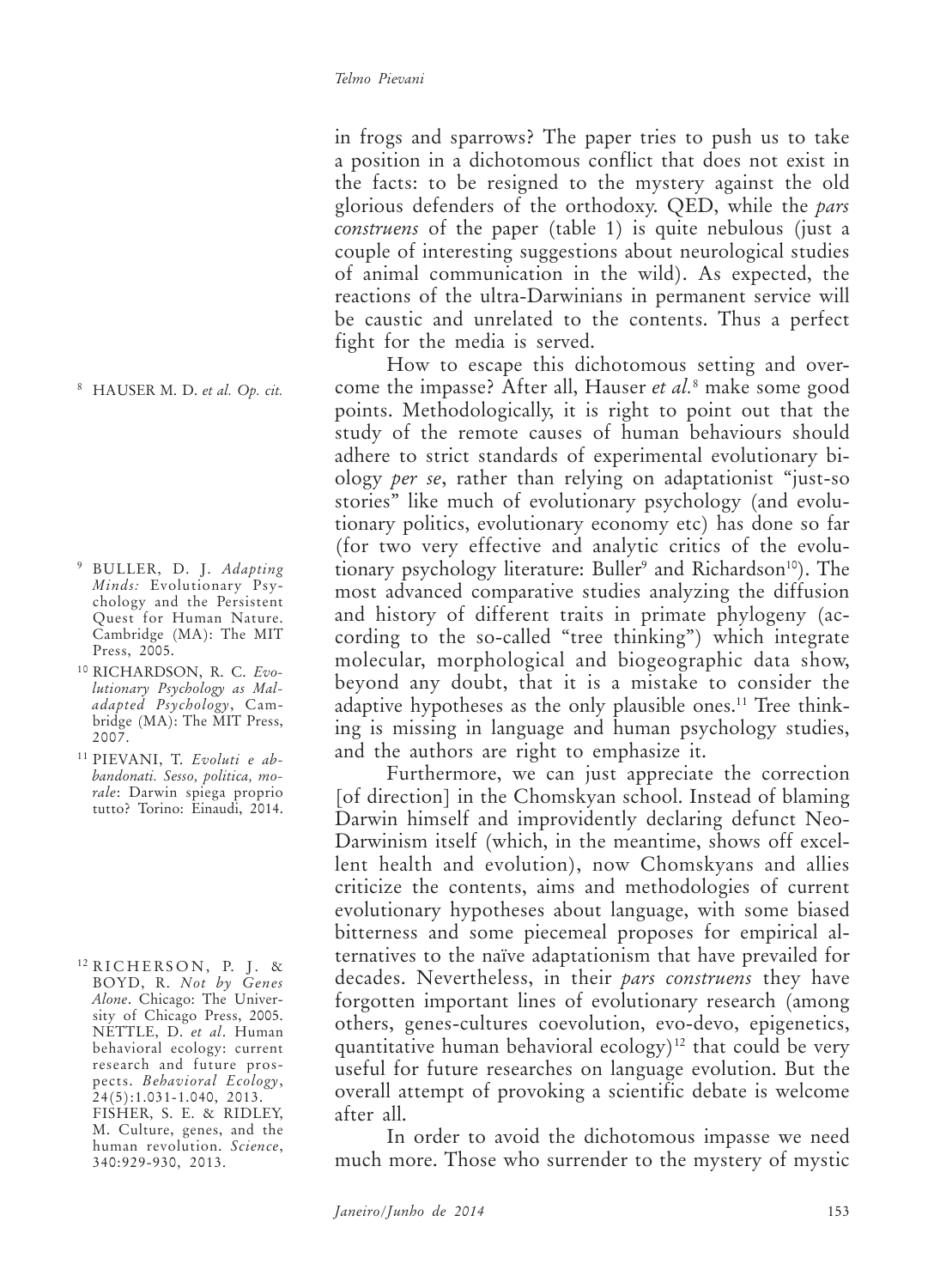discontinuity of language (FLN) and those who believe in a gradual, adaptive, and functional piece by piece implementation of a instinct or module of language, share both the insensibility toward two recently emerging phenomena in evolutionary fields<sup>13</sup>:

- a) We have an updated theory of evolution, a socalled extended Neo-Darwinism, more pluralistic in its explanatory patterns and methodologically advanced;
- b) We have an enlargement of the empirical basis of evolutionary hypotheses, namely through the convergence of molecular, morphological, ecological and biogeographic data.

We will present in the following two cases of this possible new approach to evolutionary conundrums like language evolution (of course, without the ambition of being decisive). We would like to stress the methodological novelty of these researches, that could make obsolete the impasse between skeptics and adaptationists.

## **The "South African Final Wave" model**

Considering recent data from different disciplines like molecular biology and palaeontology – handled as pieces of a puzzle and elements of a model intended as an inference towards the best explanation – some scholars are exploring the possibility that the development of a fully articulated language (with its computational costs in terms of combinatorial and compositional recursion) favoured the key cultural innovations which, in turn, pushed the last population wave of *Homo sapiens* out of Africa about 60 to 50K ago. So, there could have been a causal correlation between the evolution of the specific language of *Homo sapiens*, the so-called "symbolic behaviour", and the geographical globalisation of human populations.14 Human biogeography could be the hidden side of a story that still needs to be completely disclosed by science.

The first signs of symbolic behaviour come from Africa, and not from Europe as thought for a long time: in Blombos Cave, south of Cape Town, there are 75.000 year old pieces of ochre with engravings organised in a combinatory pattern, as if representing a computation or a stylized figure<sup>15</sup>. In other South African sites, traces of ochre and decorative shells have been found, probably really ancient. Much later, in Europe, in Cro-Magnon *Homo sapiens* new and extremely innovative behaviours emerged. So it seems

<sup>13</sup> PIEVANI, T. An evolving research programme: the structure of evolutionary theory from a Lakatosian perspective. *In*: FASOLO, A. (Ed.). *The Theory of Evolution and Its Impact*. New York: Springer-Verlag, 2012. p. 211-228.

- <sup>14</sup> CAVALLI SFORZA, L. L. & PIEVANI, T. *Homo sapiens. The Great History of Human Diversity*. Turin: Codice Edizioni, 2012.
- <sup>15</sup> D'ERRICO, F. & STRIN-GER, C. *Op. cit.*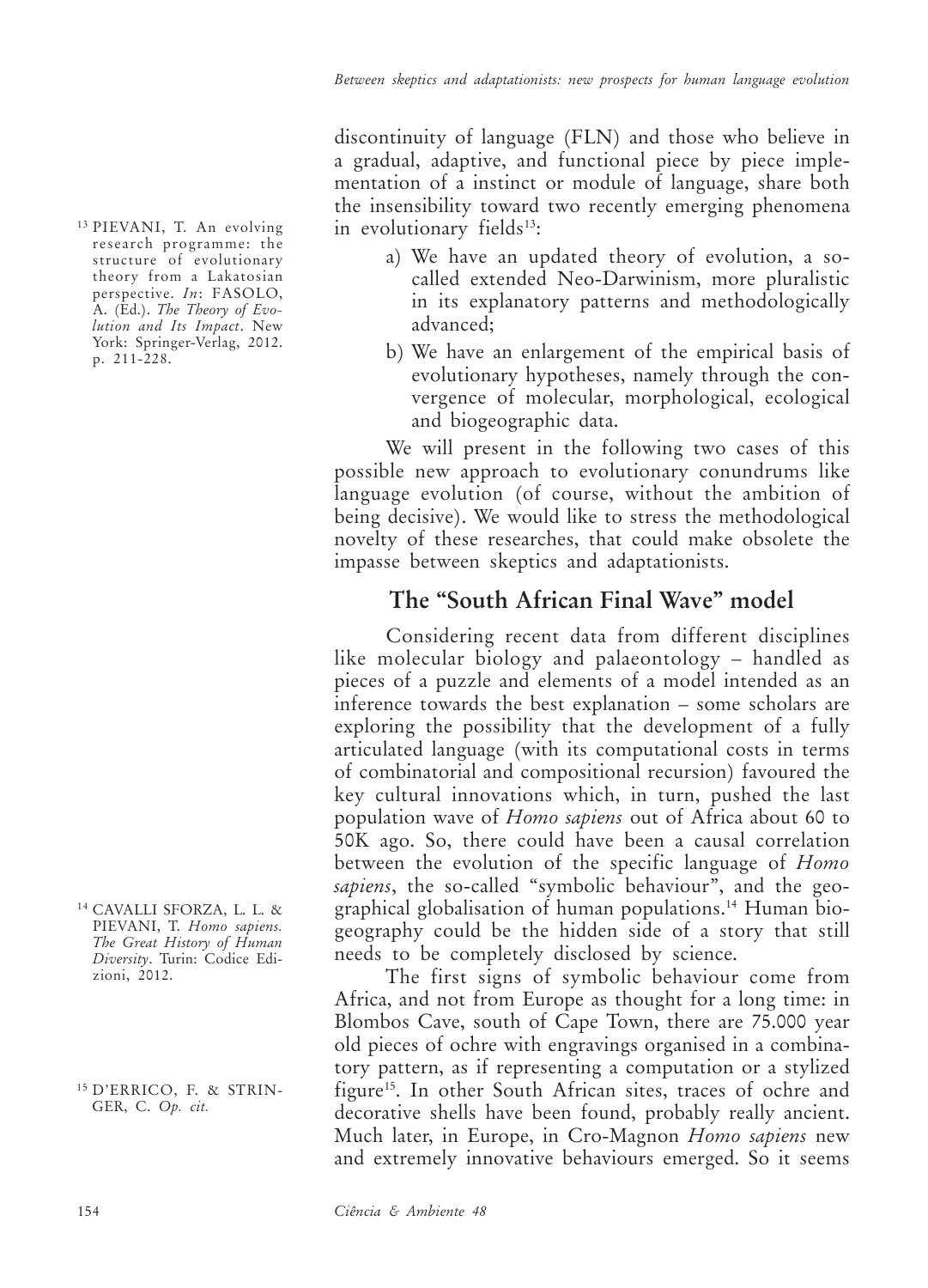that we have a first "burst" of innovation in South Africa (or several bursts there), and, much later, new innovations with the arrival of the first *Homo sapiens* in Europe and Australia.

Investigating the recent *Homo sapiens* uniqueness (200.000 years ago) among the hominins of the genus *Homo*, we see three clear marks of innovation: 1) a global anatomy uniquely derived, mostly in the structure of the skull (globularization) and postcranial skeleton<sup>16</sup>; 2) the maximum of neotenic trend observed in dental and skull development (also compared with Neanderthals: a study on teeth finished in 2011 has shown that their development was slightly faster than ours, although not all data are consistent)<sup>17</sup>, associated with a supposedly extended genetic reorganisation; 3) and mainly, a very peculiar pattern of distribution of genetic diversity, a hint that was, until now, underestimated but has long-ranging bio-geographical consequences: genetic diversity inside our species is much less than in any other primate, and only an abrupt (or several abrupt) evolutionary "bottleneck" could explain this drop.<sup>18</sup> There are currently seven billion human beings on the planet and they have very limited genetic variance, proportionally less as one shifts away from the African continent.<sup>19</sup> This suggests that the entire human population could have descended from a small initial group which contained all our ancestors and which is currently thought to have numbered just a few thousand people.

Later, this original pioneering population which originated in the sub-Saharan region grew and spread, radiating new small founding groups which 60-50.000 years ago populated first the Old World, then Australia and the Americas, as inferred now from genome-wide patterns of variation.20 The dynamics of expansion through subsequent shifts from the outer rim of the previous population generates a sequence of genetic drifts, an evolutionary step whereby the greater the distance from Africa, the fewer the average inner differences in any group of humans. This model, proposed by a network of geneticists led by Cavalli Sforza, is known as the "serial founder effect", originating in Africa.<sup>21</sup>

This means that we now have two main results from human genetics: 1) a positive and strong correlation between the decrease in genetic variability and the distance from Africa; 2) human genetic diversity has a geographical maximum. In 2010, a group of geneticists completed a project on the genome of four elderly Bushmen hunter-

- <sup>16</sup> BRUNER, E.; MANZI, G. & ARSUAGA, J. -L. Encephalization and allometric trajectories in the genus *Homo*: Evidence from the Neandertal and modern lineages. *PNAS*, vol. 100, nº. 26, 15.335-15.340, 2003.
- <sup>17</sup> SMITH, T. M. *et al.* Dental evidence for ontogenetic differences between modern humans and Neanderthals. *PNAS*, vol. 107, n<sup>o</sup>. 49, p. 20.923-20.928, 2010.
- <sup>18</sup> KAESSMANN, H. *et al.* Great ape DNA sequences reveal a reduced diversity and an expansion in humans. *Nature Genetics*, vol. 27, p. 155- 156, 2001.
- <sup>19</sup> RAMACHANDRAN, S. *et al.* Support from the relationship of genetic and geographic distance in human populations for a serial founder effect originating in Africa. *PNAS*, vol. 102, n. 44, p. 15.942-15.947, 2005.
- <sup>20</sup> LI, J. Z. *et al*. Worldwide human relationships inferred from genome-wide patterns of variations. *Science*, vol. 319, n<sup>o</sup>. 5.866, p. 1.100-1.104, 2008.
- <sup>21</sup> DESHPANDE, O. *et al.* A serial founder effect model for human settlement out of Africa. *Proceedings of the Royal Society of London B*, vol. 276, p. 291-300, 2009.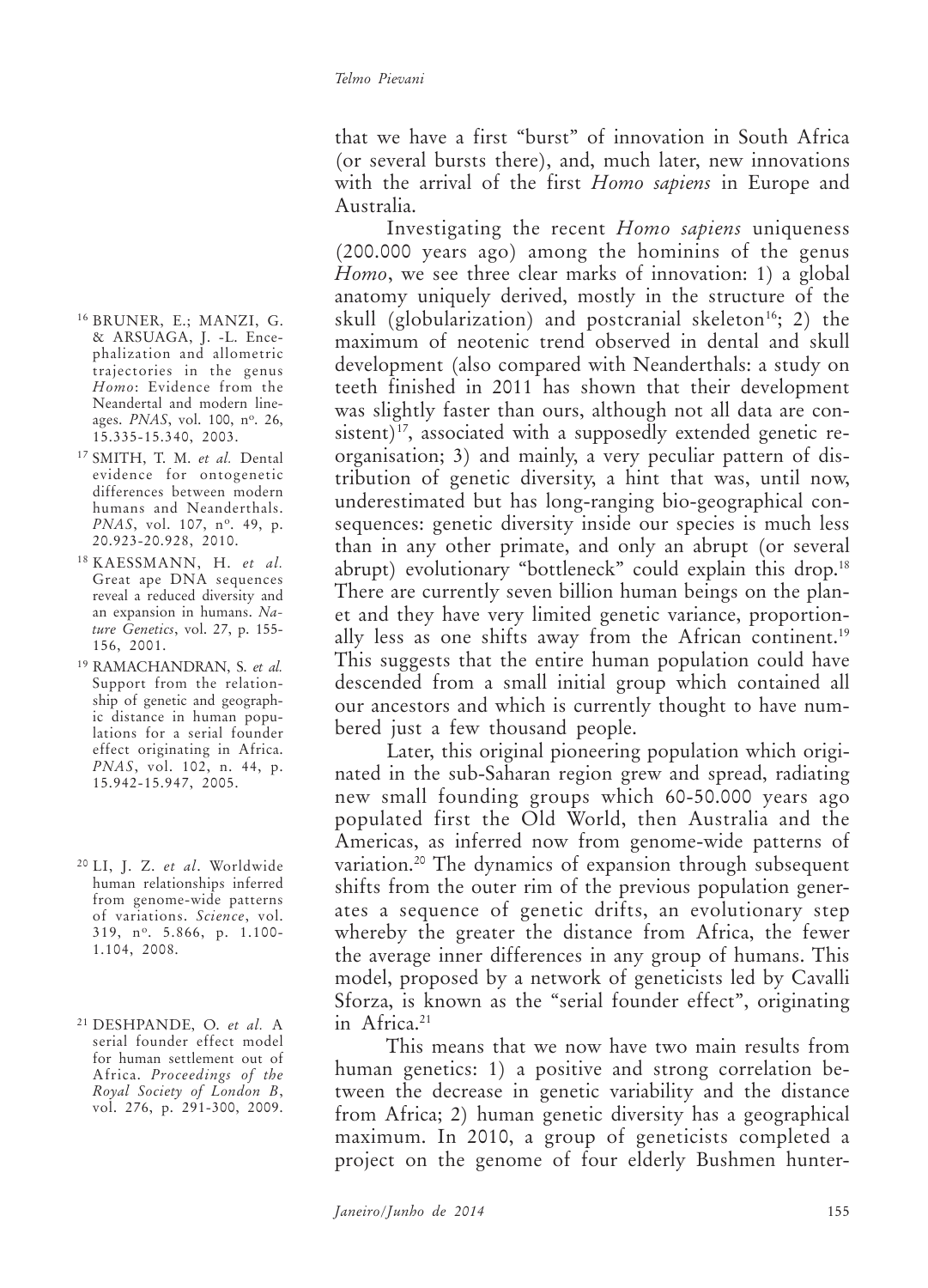- <sup>22</sup> SCHUSTER, S. C. *et al*. Complete Khoisan and Bantu genomes from southern Africa. *Nature*, vol. 463, p. 943-947, 2010.
- <sup>23</sup> HENN, B. M. *et al*. Huntergatherer genomic diversity suggests a southern African origin for modern humans. *PNAS*, vol. 108, n<sup>o</sup>. 13, p. 5.154-5.162, 2011.

<sup>24</sup> HENN, B. M. *et al*. *Op. cit.*

<sup>25</sup> JACOBS, Z. & ROBERTS, R. G. Human history written in stone and blood. *American Scientist*, vol. 97, n<sup>o</sup>. 4, p. 302-309, 2009.

- <sup>26</sup> JACOBS, Z. & ROBERTS, R. G. *Op. cit.*
- <sup>27</sup> JACOBS, Z. *et al*. Ages for the Middle Stone Age of southern Africa: Implications for human behaviour and dispersal. *Science*, vol. 322, p. 733-735, 2008.

- <sup>28</sup> JACOBS, Z. & ROBERTS, R. G. *Op. cit.*
- <sup>29</sup> JACOBS, Z. & ROBERTS, R. G. *Op. cit.*

gatherers, compared with a famous scion of Bantu farmers, Desmond Tutu.<sup>22</sup> The average individual variability among these South African genomes was extremely high. In particular, khoi-san languages speakers seem to be the closest to the initial phases of human diversification and spread: "Hunter-gatherer genomic diversity suggests a southern African origin for modern humans".23 This highest degree of diversity in a specific region indicates that new genetic variations have been able to accumulate over a very long time there: "African hunter-gatherer populations, with a maximum in southern Africa, continue to maintain the highest levels of genetic diversity in the world"24.

Where did the founders come from? Here archaeological data could join the molecular and biogeographic ones. According to Jacobs & Roberts<sup>25</sup> that used highly sophisticated methods of systematic dating of several sites in southern Africa, "two bursts of human innovation in southern Africa during the Middle Stone Age may be linked to population growth and early migration off the continent". Thanks to the analytic reconstruction of geography and timing of the two cultures of Still Bay Points (between 71 and 70K ago) and Howieson's Poort Points (between 65 and 60K ago), they outline the "ephemeral and punctuated nature of these bursts of technological and behavioural innovation"26.

The study is really innovative, because Jacobs & Roberts integrate biogeography, systematic dating, ecology, climate science and molecular data in new kinds of regional survey.<sup>27</sup> They believe that repeated pulses of demographic expansions and contractions, produced by environmental local changes, influenced the social networks and the capacity of cultural innovation in small groups of *Homo sapiens* during the Middle Stone Age in southern Africa. The typically modern symbolic behaviour could have originated in such a complex scenario of evanescent cultures associated with small hunter-gatherer populations.

But what is even more interesting is that these data seem coherent with molecular ones. Their results "hint at the possible role of population expansions in Africa as a trigger for these Stone Age innovations, and, maybe, for early migrations from Africa about 60K ago".<sup>28</sup> In fact, "all mt-DNA lineages found outside Africa derive from just two haplogroups (M and N) that descend from the L3 haplogroup"29, and the youngest major African L3 haplogroup corresponds to an increase in population size between 86K and 61K, so within a time span exactly including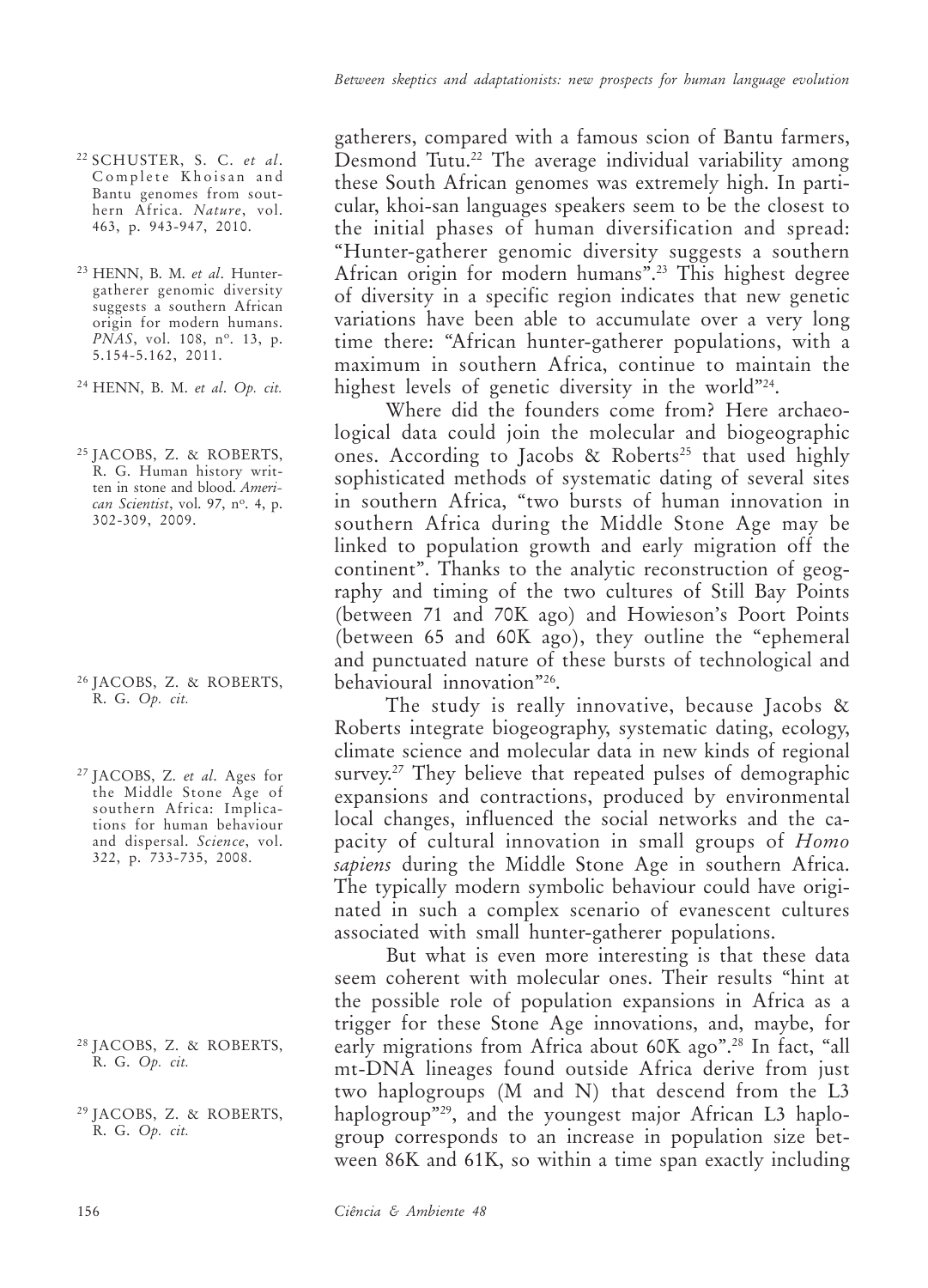- <sup>30</sup> ATKINSON, Q. D.; GRAY, R. D. & DRUMMOND, A. J. Bayesian coalescent inference of major human mitochondrial DNA haplogroup expansions in Africa. *Proceedings of the Royal Society of London B*, vol. 276, p. 367- 373, 2009.
- <sup>31</sup> PIEVANI, T. Born to cooperate? Altruism as exaptation, and the evolution of human sociality. *In*: SUSSMAN, R. W. & CLONINGER, C. R. (Eds.). *Origins of Cooperation and Altruism*. New York: Springer, 2011. p. 41-61.
- <sup>32</sup> JACOBS, Z. & ROBERTS, R. G. *Op. cit.*

- <sup>33</sup> JACOBS, Z. & ROBERTS, R. G. *Op. cit.* p. 309.
- <sup>34</sup> PIEVANI, T. The Final Wave. *Homo sapiens* biogeography and the evolution of language. *RIFL*, 203-216, 2012. Doi: 10.4396/20120618.
- <sup>35</sup> MELLARS, P. A. Why did modern human populations disperse from Africa ca. 60.000 years ago? A new model. *PNAS*, vol. 103, p. 9.381-9.386, 2006.

the Still Bay and Howieson's Poort cultures. Why did only one haplogroup (among the major four indigenous to Africa) show this success? According to Atkinson, Gray & Drummond,30 forms of cultural innovation and increases in behavioural complexity by members of the L3 haplogroup gave them a competitive advantage in terms of group coordination, technological and communication efficiency, and mainly social cohesion<sup>31</sup>.

Expansions were the trigger for innovations, and vice versa, because technological and behavioural innovations needed an extended network of social contacts and exchanges to spread. In other phases, population contractions isolated smaller and fragmented hunter-gatherer communities, breaking the social and economic networks: that is why we see several bursts of ephemeral and local innovations, lasting just a few millennia. So, the geographical dispersion and the population size of the groups are underestimated and crucial factors with threshold-effects on behavioural innovation. In this scenario, Jacobs  $\&$  Roberts<sup>32</sup> suppose that "a spark of human ingenuity" inside the groups of L3 carriers in East Africa was the catalyst for the loop between cultural innovations and demographic expansions in a group with unprecedented success: "that innovation encouraged social cohesion and the more efficient use of natural resources, prompting rapid population growth among this group of people. This population expansion may have, in turn, promoted more innovations, including the Still Bay and Howieson's Poort in southern Africa, and the migration of people out of Africa to the north<sup>333</sup>.

A new model of modern human prehistory is emerging: it is possible that the "final wave" of people out of Africa, after the period of 60K, associated with the L3 haplogroup, was the bearer of the behavioural innovations that until now are associated with the so-called "symbolic revolution".34 As it was already suggested by the Cambridge archaeologist Paul Mellars<sup>35</sup>, after the first dispersals of anatomically modern populations to Asia between 110 and 90K ago, major technological, social and economic changes occurred in Africa between 80 and 70K ago, associated with clear symbolic expressions, in a period of climatic and environmental changes. Those changes were followed by major population expansions in Africa from small source areas (like in the Still Bay and Howieson's Poort cultures) between 70 and 60K ago, and then by the dispersal of modern populations from Africa to Eurasia around 60K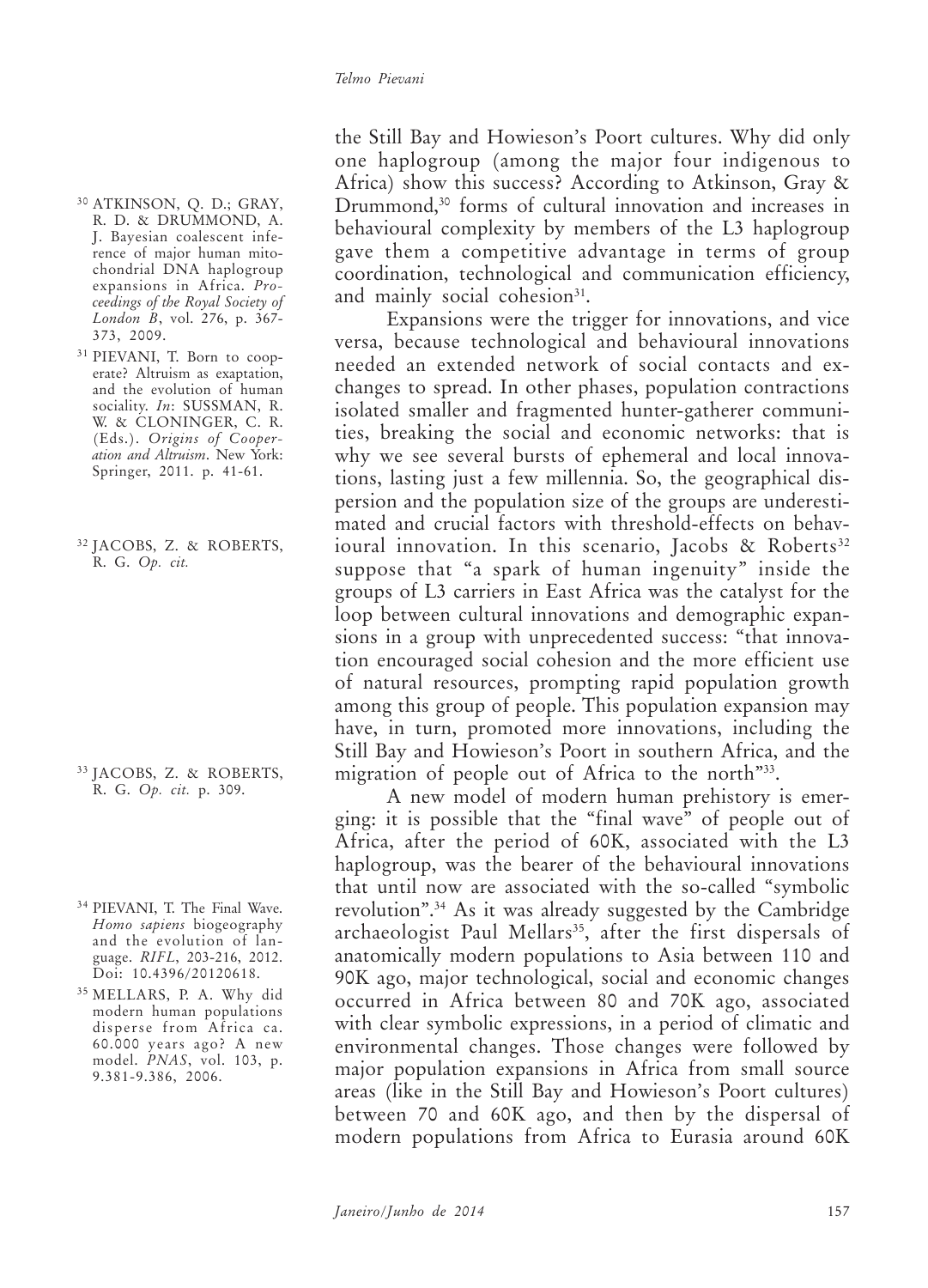ago. We can now add further substantiation to the interdisciplinary circumstantial evidence gathered so far.

When the "final wave" of *Homo sapiens* arrived, after 50-40K ago, the demographic balance with other recent human species (such as Neanderthals, *Homo floresiensis* and Denisova man) clearly favoured us. Neanderthals became extinct in the Iberian Peninsula around 30K ago, and *Homo floresiensis* 12K ago in the island of Flores. We know episodic expressions of symbolic behaviour in Neanderthals, but nothing compared with the systematic change in global behaviour and the cultural innovations observed in the later *Homo sapiens* populations during their diffusion into the Old World. The extinction of any other human species and the emergence of the complete modern human behaviour in *Homo sapiens*, with the trigger of the selfcatalytic loop between expansion and cultural innovation, could be two causally related evolutionary phenomena: our species became more demographically invasive and increasingly competitive.36

As shown by the parallels in the tree of human genes and the tree of human languages,<sup>37</sup> the transmission of languages and genes are interestingly alike, but the analogy still remains highly disputed. According to the very controversial paper published in *Science* by Quentin Atkinson, "human genetic and phenotypic diversity declines with distance from Africa, as predicted by a serial founder effect in which successive population bottlenecks during range expansion progressively reduce diversity, underpinning support for an African origin of modern humans"<sup>38</sup>. Applying an analogous statistical analysis to the diversity of phonemes (the basic units of sound that differentiate words), it appears that a similar pattern may operate on human culture and language: "the number of phonemes used in a global sample of 504 languages is also clinal and fits a serial founder effect model of expansion from an inferred origin in Africa. This result, which is not explained by more recent demographic history, local language diversity, or statistical non-independence within language families, points to parallel mechanisms shaping genetic and linguistic diversity and supports an African origin of modern human languages"<sup>39</sup>.

Quite surprisingly, the point of view of genes and the point of view of phonemes tell the same story of human diversification. Some linguistic caveats need attention: 1) the unique origin of modern languages is not established in this way; 2) phonemic diversity is a weak statistical basis

- <sup>36</sup> TATTERSALL, I. *Masters of the Planet*. New York: Palgrave Macmillan, 2012.
- <sup>37</sup> CAVALLI SFORZA, L. L.; MENOZZI, P. & PIAZZA, A. *The History and Geography of Human Genes*. Princeton (NJ): Princeton University Press, 1994.
- <sup>38</sup> ATKINSON, Q. D. Phonemic diversity supports a serial founder effect model of language expansion from Africa. *Science*, vol. 332, p. 346-349, 2011.

<sup>39</sup> ATKINSON, Q. D. *Op. cit.*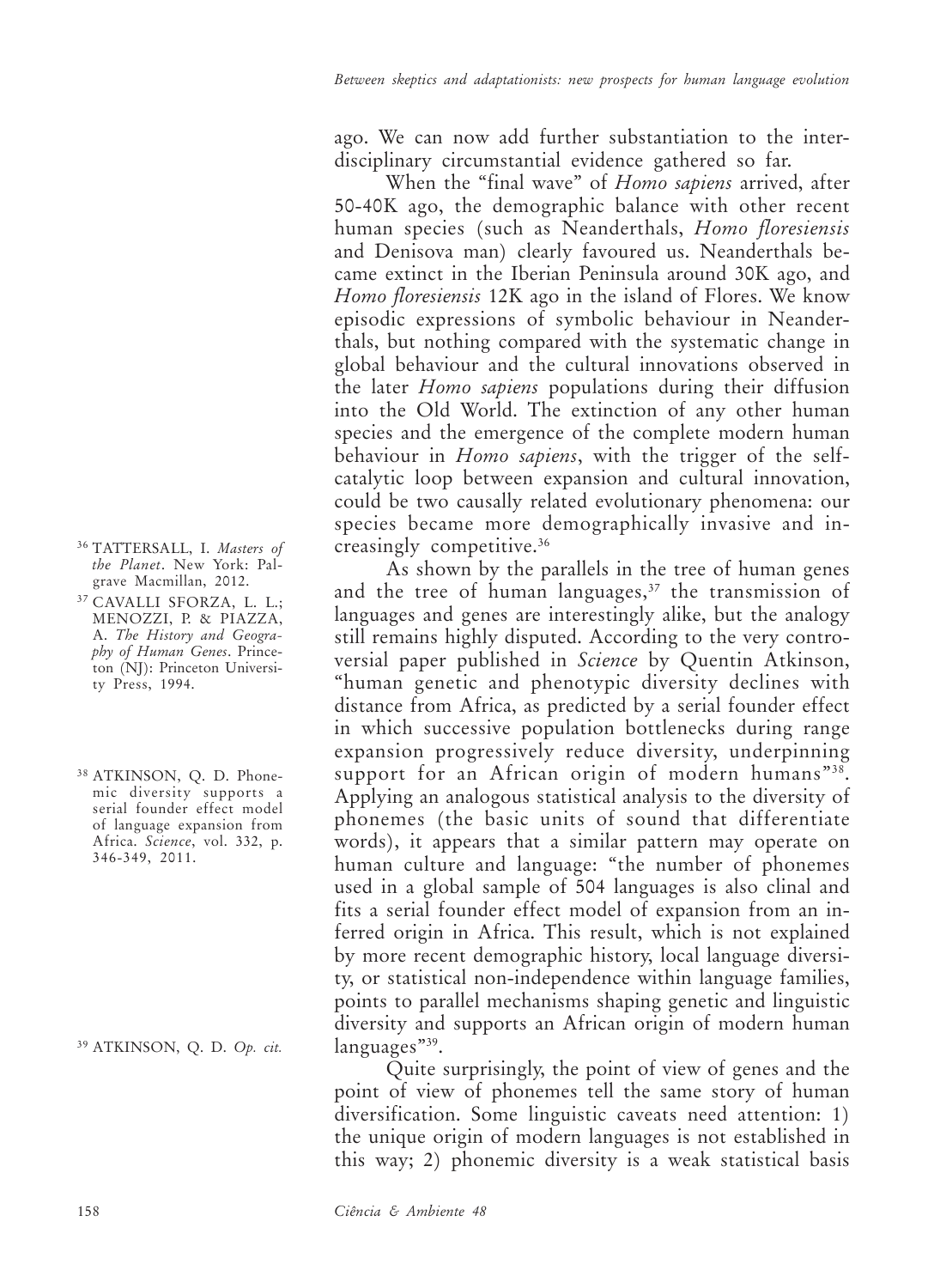because it varies inside the languages in a wide range of regional variants (other methodologies are expected: through regional variants, or units of syntax); 3) the differences between biological evolution and linguistic evolution cannot be underestimated. However, the provisional matching of the two patterns is impressive, mostly because the evolution of language is associated for the first time with *Homo sapiens* biogeography.

According to Atkinson, the connection between language and the global expansion of cognitively modern humans is clear: "Truly modern language, akin to languages spoken today, may thus have been the key cultural innovation that allowed the emergence of these and other hallmarks of behavioural modernity and ultimately led to our colonization of the globe"40. As Mark Pagel incisively pointed out in his comment to Atkinson in *The New York Times*: "Language was central to human expansion across the globe. It was our secret weapon, and as soon we got language we became a really dangerous species<sup>"41</sup>.

### **The "cascade of exaptations" model**

In this model, based on a pluralistic and extended version of the Neo-Darwinian theory of evolution<sup>42</sup>:

- a) the evolutionary process is continuous (no qualitative and unsupported saltations), but with punctuated bursts of innovations in small populations, geographically located;
- b) there is a direct liaison between biological evolution and cultural evolution (with the latter grafted onto the former, but the latter being able to modify the ecological niches and so the frame of selective pressures acting on *Homo sapiens* populations – according to the "niche construction" model<sup>43</sup>:
- c) a growing interdisciplinary collection of evidence is unified through an inference towards the best explanation, stressing the role of biogeography in the evolution of cognitively modern human behaviour.

This is a revised version of the "exaptive hypothesis" about the emergence of cognitively modern humans,<sup>44</sup> though not involving a discontinuous and very recent "great leap forward" without geographical reference. The alleged time gap between *Homo sapiens* anatomical appear-

- <sup>40</sup> ATKINSON, Q. D. Phonemic diversity supports a serial founder effect model of language expansion from Africa. *Science*, vol. 332, p. 346-349, 2011. p. 348.
- <sup>41</sup> WADE, N. Phonetic clues hint language is Africa-born. *The New York Times*, April 14, 2011.
- <sup>42</sup> PIEVANI, T. An evolving research programme... *Op. cit.*

<sup>43</sup> ODLING-SMEE, J.; LA-LAND, K. N. & FELDMAN, M. W. *Niche Construction.* The Neglected Process in Evolution. Princeton (NJ): Princeton University Press, 2003.

<sup>44</sup> TATTERSALL, I. Human origins: Out of Africa. *PNAS*, vol. 106, nº. 38, p. 16.018-16.021, 2009.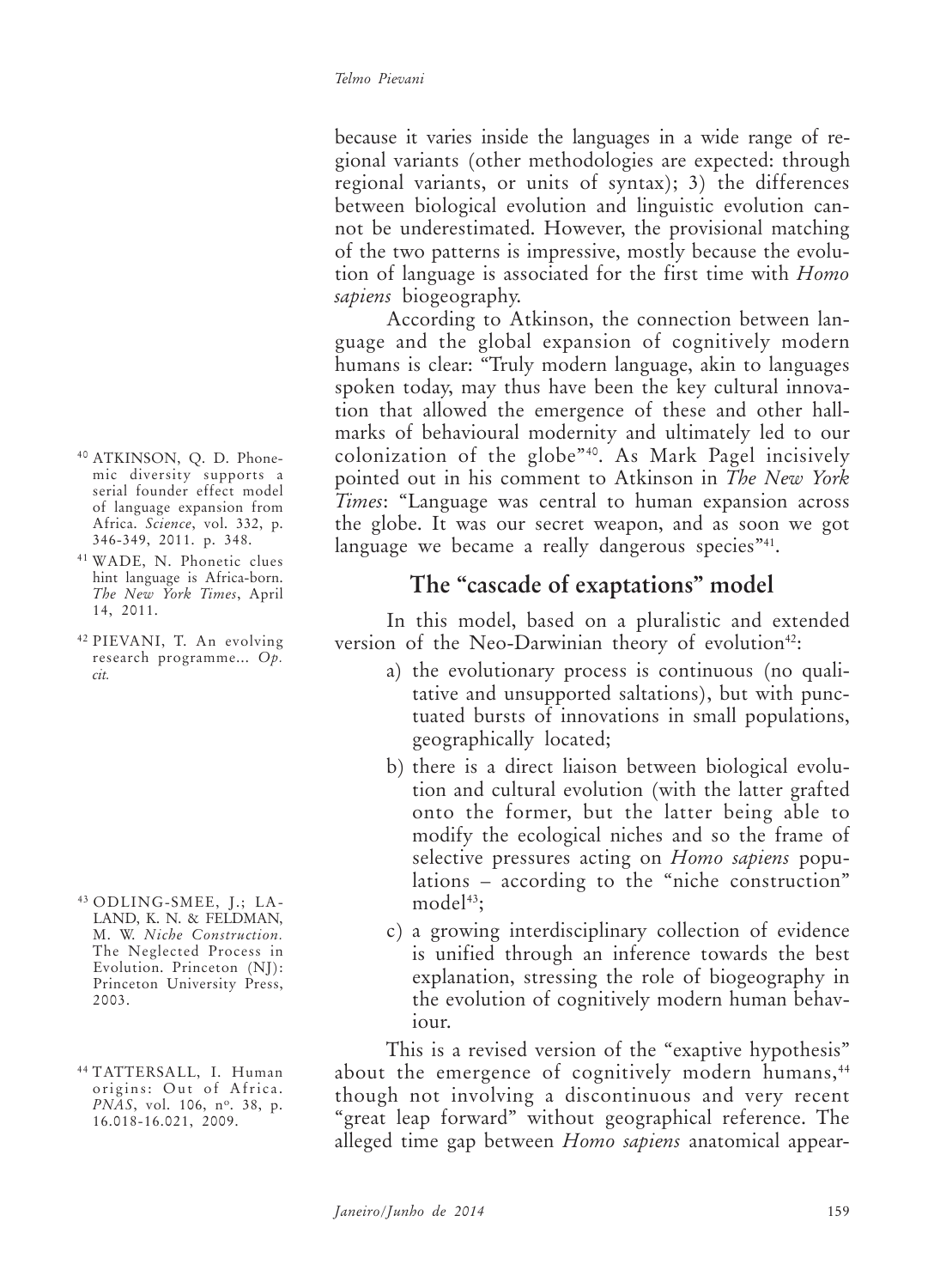- <sup>45</sup> DI VINCENZO, F. & MANZI, G. Social learning and origin of the language faculty by means of natural selection. *J. Anthropol. Sci.*, 91, p. 261-267, 2013.
- <sup>46</sup> GOULD, S. J. & VRBA, E. S. Exaptation, a Missing Term in the Science of Form. *Paleobiology*, vol. 8, n°. 1, p. 4-15, 1982.

PIEVANI, T. Rhapsodic evolution: Essay on exaptation and evolutionary pluralism. *World Futures*, vol. 59, n<sup>o</sup>. 2, p. 63-81, 2003. PIEVANI, T. & SERRELLI, E. Exaptation in human evolution: How to test adaptive vs exaptive evolutionary hypotheses. *Journal of Anthropological Sciences*, vol. 89, p.  $\overline{1}$ -15, 2011.

- <sup>47</sup> BARVE, A. & WAGNER, A. A latent capacity for evolutionary innovation through exaptation in metabolic systems. *Nature*, 500, p. 203- 213, 2013.
- <sup>48</sup> LIEBERMAN, P. *Toward an Evolutionary Biology of Language* . Cambridge (MA): Harvard University Press. 2006.

ance (200.000 years ago in Eastern and Southern Africa) and the emergence of cognitively modern humans (75.000 years ago in Southern Africa) is possibly just an illusion due to a lack of evidence or to long periods during the Glaciations when human population shrunk in numbers. Other experts believe, instead, that our species always had the physical and cerebral potential to display such behaviours from the onset, but that a trigger was needed to release these resources (maybe related to the connection between the manipulation of stone-tools, social learning and the articulation of words)<sup> $45$ </sup>. This process of "functional co-opting" is known by evolutionists as exaptation, whereby a structure evolved for a certain function (the former "pre-adaptation") or as a side-effect of others (a spandrel) is then re-used for new functions in subsequent contexts.<sup>46</sup>

The acknowledgment of the importance of exaptive processes, from palaeontology to biochemistry, has now entered in textbooks and has recently been consecrated in *Nature*47, in a computational study carried out by the Zurich group of Andreas Wagner and Aditya Barve. They showed that considerable flexibility is hidden in metabolic networks, raising the idea that the functional nature of the co-optation of existing structures is widespread. Taking advantage of what you already have may be the secret of innovation.

Philip Lieberman<sup>48</sup> in 2006 had already suggested that functional co-optation and evolutionary by-products have played a role in language evolution. A very interesting "exaptational" theory for the evolution of syntax has been recently proposed by Tecumseh Fitch. Exaptation is frequently evoked in an anti-Darwinian Chomskyan sense, arguing that the most complex skills of human mind would have emerged as pure side-effects of other random modifications. This is a defensive interpretation (it admits some evolution, although not Darwinian) that trivializes the real meaning of the concept, which is not at all anti-Darwinian and does not entrust evolution to mere chance. Exaptive processes are divided into two categories, one quite moderate and one more radical: 1) the shift from a primary to a secondary function, through successive rearrangements, as described by Darwin in the sixth edition of *The Origin of Species* (and later defined as "pre-adaptation"); 2) the reuse and engagement of structures that evolved in the absence of a functional reason (spandrels), as initially side effects or structural effects.49

<sup>49</sup> PIEVANI, T. Rhapsodic evolution... *Op. cit.* PIEVANI, T. *Introdução à Filosofia da Biologia*. São Paulo: Edições Loyola, 2010.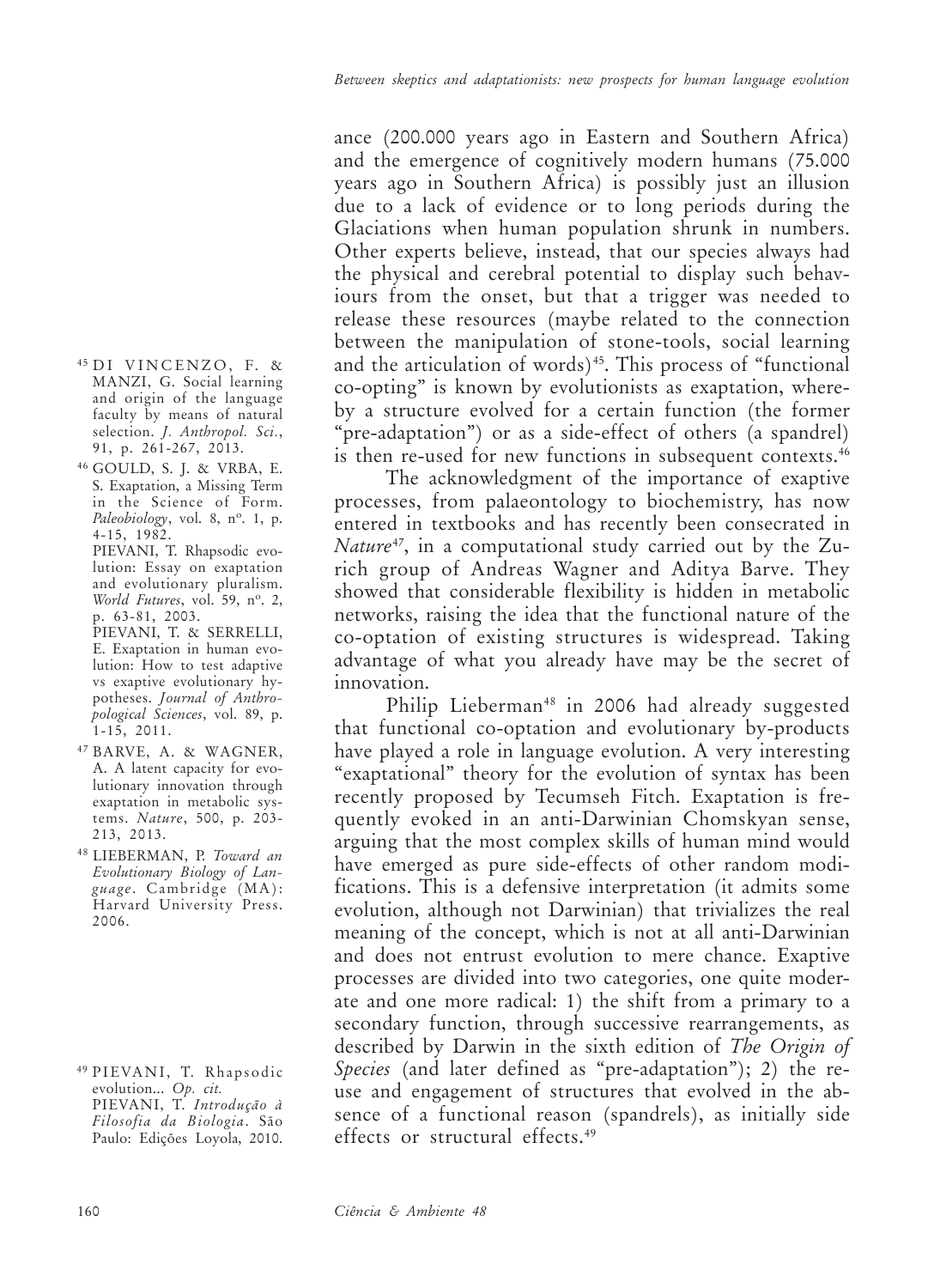<sup>50</sup> PIEVANI, T. & SERRELLI, E. *Op. cit.*

<sup>51</sup> MORO, A. C. 'Kataptation' or the QWERTY-effect in language evolution. *Frontiers in Psychology*, 2, p. 50. 2011.

<sup>52</sup> FITCH, W. T. Evolutionary developmental biology and human language evolution: Constraints on adaptation. *Evolutionary Biology*, 39, p. 613-637, 2012.

In the first case, natural selection is always in action, not in the second. Through defined methodological criteria for the two categories, we must generate operationally testable hypotheses and avoid exaptive "just-so stories".50 Despite some polemic misunderstandings, the concept of exaptation in nature does not exclude that countless structures and behaviours are direct adaptations shaped by natural selection, whose agency is not under discussion. We have to compare, in each case, alternative models and select those best suited to the empirical data, constantly updated. It is a pluralistic approach to evolutionary mechanisms, processes and patterns. Thus leaving Darwin in peace, and seizing different nuances of the concept of exaptation, it is possible to understand the peculiar functional, structural and historical features of human linguistic syntax wired in our brain through an updated evolutionary toolkit. As a somehow provocative example, linguist Andrea C. Moro proposed an evolutionary hypothesis for human language (FLN) based on an initial contingency (such as a frozen historical accident) and then inertial channelling, with or without a functional pressure at the beginning and no function at all now (a sort of reversed spandrel, or "katap- $\text{tation}$ "). $^{51}$ 

Then, how to use this new and rich toolbox to reconfigure the enigma of language evolution? An interesting proposal – methodologically at odds with the "pan-adaptationism" of evolutionary psychology – came out in 2012 from a seminal review written by Tecumseh Fitch, one of the leading experts in the field. An evolutionary biologist and cognitive scientist at the University of Vienna, he proposes to consider human language not as a monolithic trait, but as a collection of semi-independent components, each one having a possibly different evolutionary history.52 Some structures might be very old and appeared before the genus *Homo*, being then re-adapted and "ex-apted" in new ecological niches during our phylogenetic trip. Others might be more recent and even typical of our species, namely the syntactic aspects of language.

In other words, language is not a trait, but a mosaic of traits. Some basic elements of universal grammar precede the language, while others have been integrated later. This is the classical "continuity with innovation" proposed by Darwin: evolution of complex traits in humans needs continuity of the process and triggers of innovation. Some parts of the "language mosaic" are common to other species and are candidates to be the natural precursors of the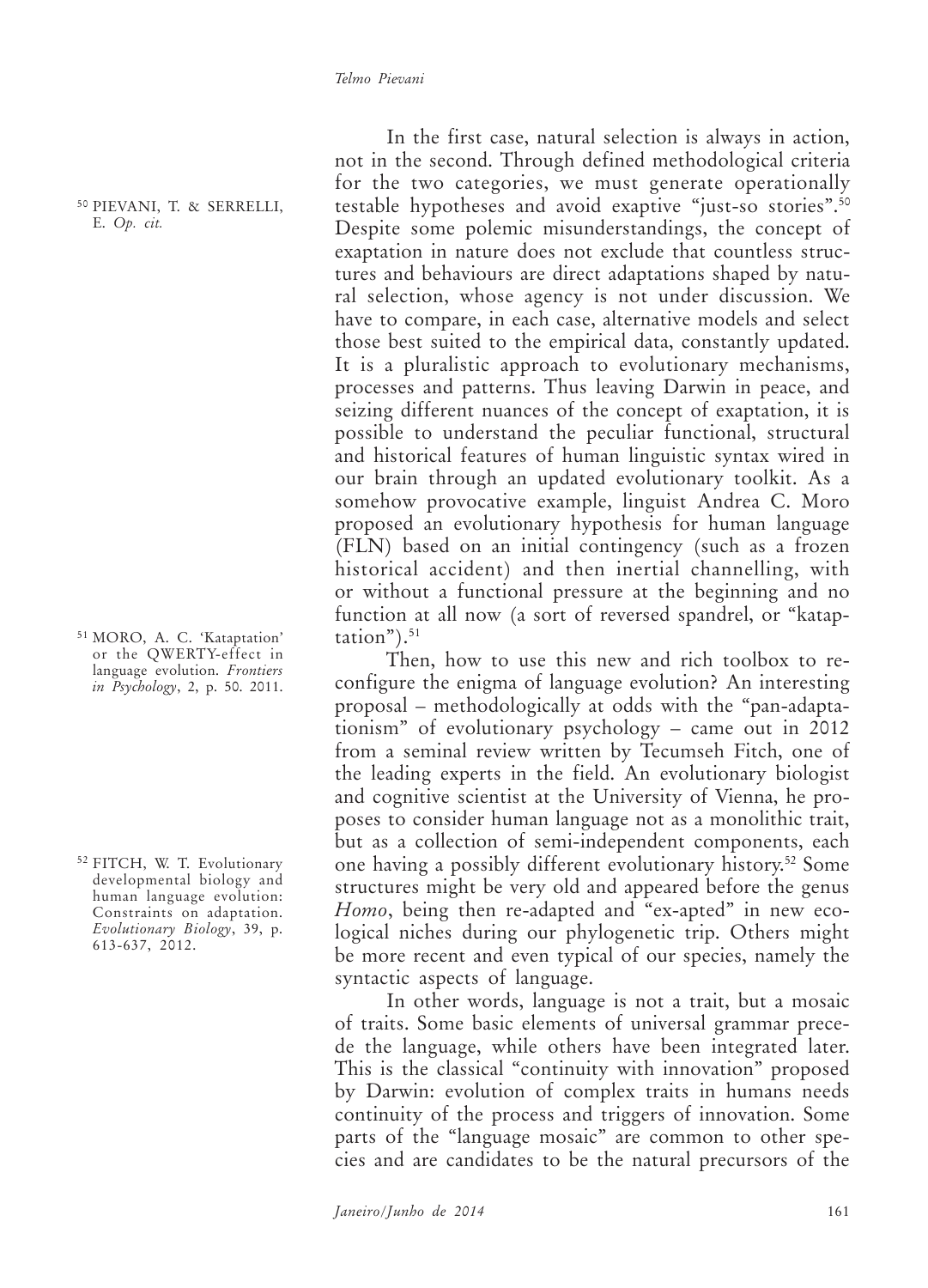various forms of proto-languages that came before humanity (the building-blocks). It is clear that effective communication systems and proto-languages were already available to other species of genus *Homo*. The ecological and behavioral niche necessary to improve them perhaps was not only hunting, but also the (no longer physical) interactions between children and mothers through a musical and singsong proto-language.<sup>53</sup>

Other traits are species-specific and have marked human differences in our recent phylogeny, in terms of vocalization, syntax (combinatorial recursive operations) and semantics (sharing of meanings and theory of mind). A common feature of all these old and new components is to be the result – Fitch continues – of trade-offs between functional selective pressures on the one hand, and historical correlations and constraints (phylogenetic and development constraints) on the other. There are no more dichotomies between adaptations and constraints, continuity and discontinuity.54 This is an example of the updated application of contemporary "evolutionary pluralism".

According to this model, language is not a gradual refinement of increasing complexity, as repeatedly pointed out in Steven Pinker's speculations, which stress only continuity. However, human language is not either the sudden emergence of a system already configured in its complexity and unusual near-optimality, as Chomsky and others still think, stressing only discontinuity. The third way assumes that the multiple factors of language may have evolved in different phylogenetic lines – some older, some newer – through gradual adaptations and exaptations, innovations and reconfigurations, until the current confluence of mechanisms that characterize the specific verbal language in *Homo sapiens*.

As for bipedalism, the search for a single ancestral function which the articulated language would be a specific "adaptation for" is likely to be illusory. Considering that bipedalism has more paleontological evidence due to anatomy, we have a wide range of different solutions adopted by various hominin species and not only one, with a number of morphological details to be compared. A similar feat for the language is prohibitive. Both bipedalism and language required anatomical reshaping, with structural constraints associated with. Both traits are costly and imperfect: as for bipedalism, abdomen is exposed in the front and many other ailments in the back are possible; as for language, the choking hazard. Their success, however, despite the cost, is

<sup>53</sup> FALK, D. *Finding Our Tongues*. New York: Basic Books, 2009.

<sup>54</sup> OKANOYA, K. Language, evolution and an emergent property. *Current Opinion in Neurobiology*, 17, p. 1-16, 2007.